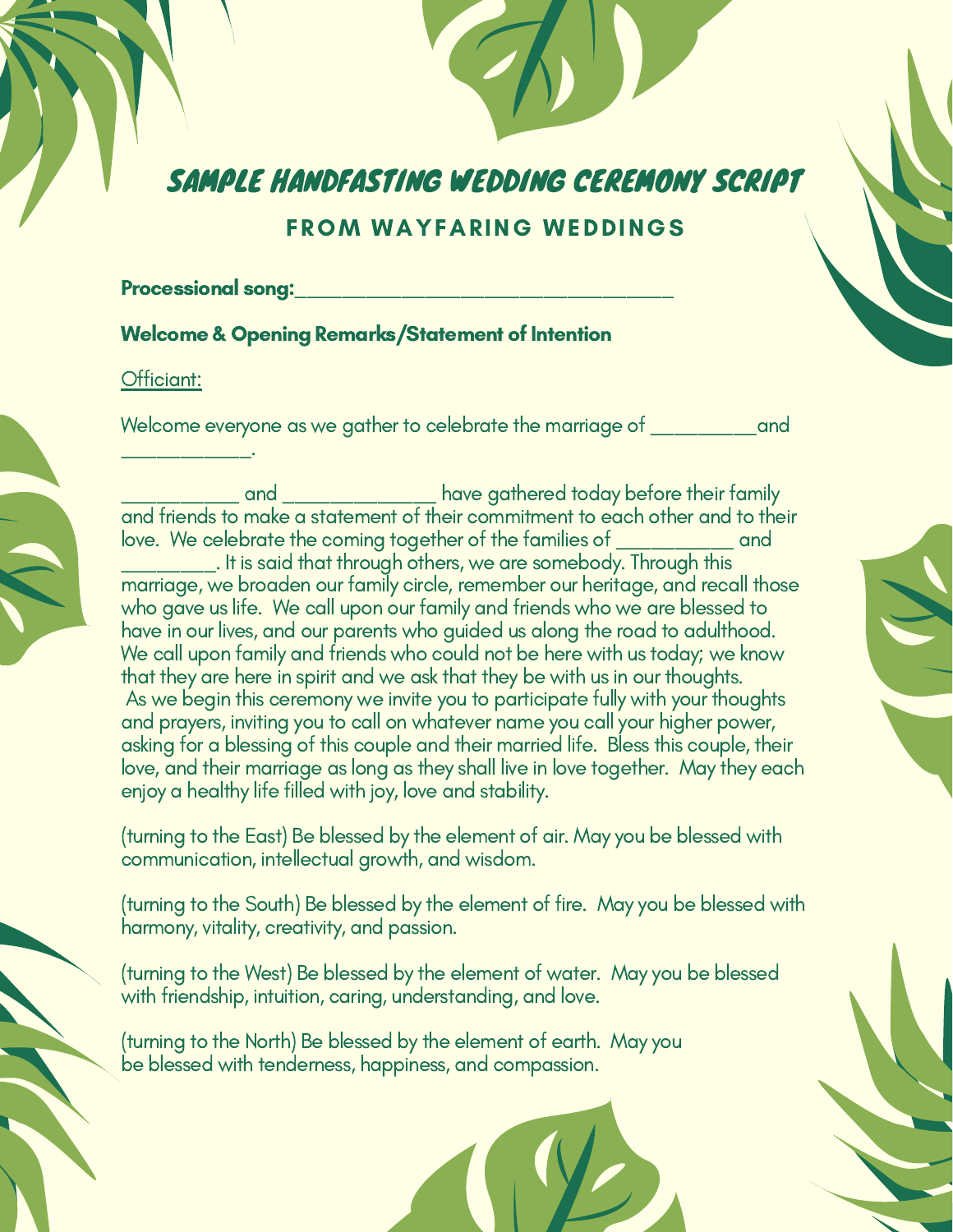

### Officiant continues:

Love has its seasons, the same as does the Earth. In the winter of love, there is parting, and sorrow. But love remains, as do the stark and bare tree trunks in the snow, ready for the renewal of love in the spring as life and love begin anew.

In the spring of love is the discovery of each other, the pulse of the senses, the getting to know the mind and heart of the other; a blooming like the buds and flowers of springtime.

In the summer of love comes the strength, the commitment to each other, the most active part of life; the sharing of joys and sorrows, the learning to be humans who are each complete and whole but who can merge each with the other, as the trees grow green and tall in the heat of the sun.

In the autumn of love is the contentment of love that knows the other completely. Passion remains, and ease of companionship. The heart smoothes love into a steady light, glorious as the autumn leaves.

### First Reading:\_\_\_\_\_\_\_\_\_\_\_\_\_\_\_\_\_\_\_\_\_\_\_\_\_\_\_\_\_\_\_\_\_\_\_\_\_\_\_

**Second Reading: with the conduction of the conduction of the conduction of the conduction of the conduction of the conduction of the conduction of the conduction of the conduction of the conduction of the conduction of th** 

# Presentation of the Handfasting Cords/Ribbons

Officiant: The couple will be celebrating today with an ancient handfasting ritual. I ask that \_\_\_\_\_\_\_\_ and \_\_\_\_\_\_\_ please join their hands, left hand to left hand, and right hand to right hand, forming the symbol for infinity.

I will now ask [FAMILY MEMBER'S NAME\_\_\_\_\_\_\_\_\_\_\_] to present the first cord representing \_\_\_\_\_\_\_'s side of the family. The color \_\_\_\_\_\_\_\_ was chosen by the couple to represent\_\_\_\_\_\_\_\_\_\_\_\_\_\_\_\_ in their marriage together. The [FAMILY NAME\_\_\_\_\_\_\_\_\_\_\_\_\_\_\_] welcomes their new son-in-law/daughter-in-law to the family with perfect love.

I will now ask [FAMILY MEMBER'S NAME\_\_\_\_\_\_\_\_\_\_\_] to present the second cord representing \_\_\_\_\_\_\_\_\_'s side of the family. The color \_\_\_\_\_\_\_\_\_\_\_\_ was chosen by the couple to represent\_\_\_\_\_\_\_\_\_\_\_\_\_\_\_\_\_\_\_ in their marriage together. The [FAMILY NAME\_\_\_\_\_\_\_\_\_\_\_\_] welcomes their new son-in-law/daughter-in-law to the family with perfect love.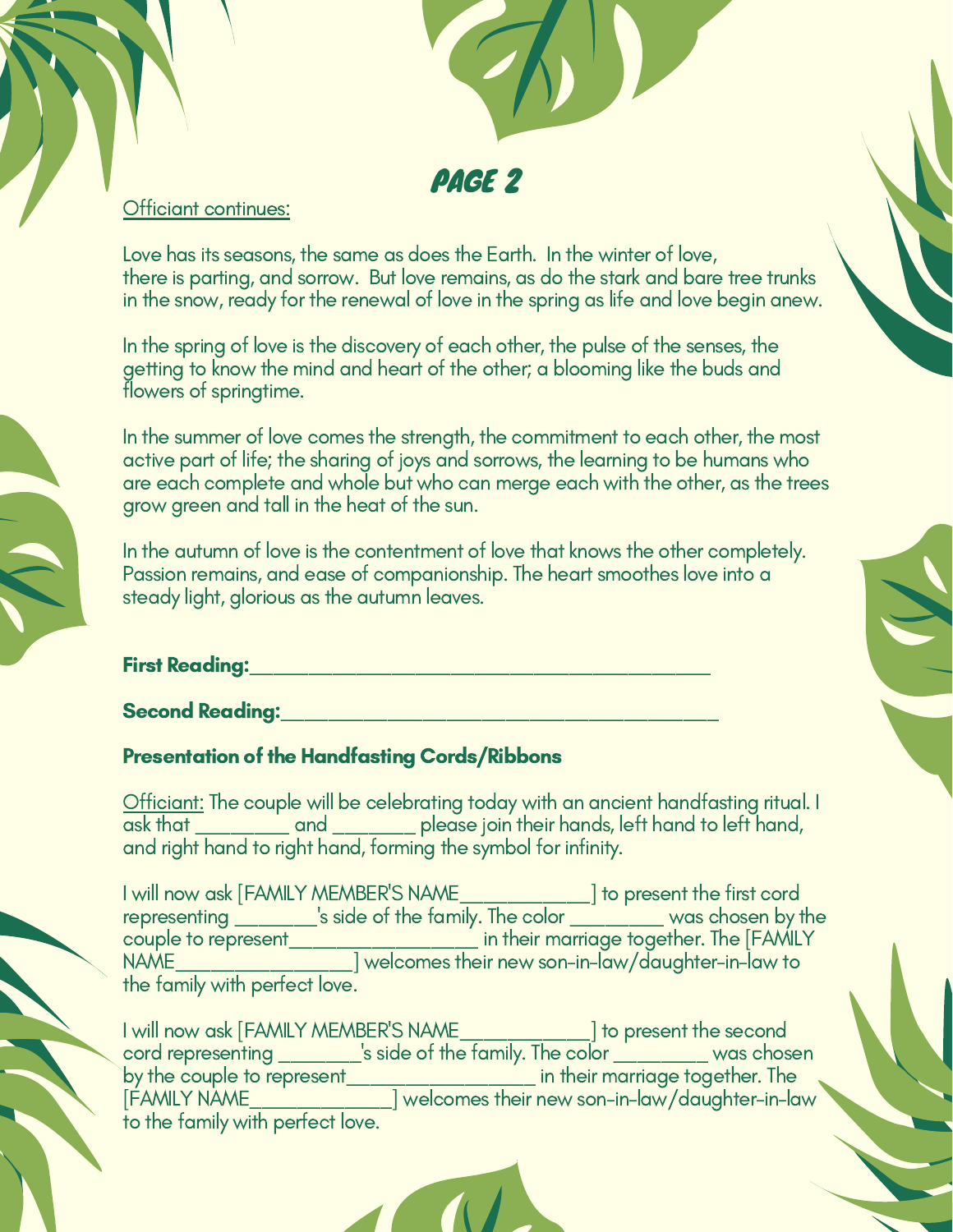

[Each of the two chosen family members presents their cord to the couple one at a time as the officiant calls their names, and drapes their cord over the couple's clasped hands.]

Officiant continues: Finally, the couple has chosen a third cord in the color of to represent \_\_\_\_\_\_\_\_\_\_\_\_\_\_\_\_\_\_\_\_\_\_ in their new life together.

# **Handfasting Ritual and Celebration of the Hands**

Officiant continues: I will bind these cords now, as we all wish blessings upon the couple and their union made this day. Tying these cords means that the couple is no longer two separate entities but joined as one, bound together in mutual love.

[The officiant ties a figure eight knot with the three cords, and the couple remains bound together. The officiant then says these words...]

These are the hands of your best friend, young and strong and full of love for you, that are holding yours on your wedding day, as you promise to love each other today, tomorrow, and forever. These are the hands that will work alongside yours, as together you build your future. These are the hands that will passionately love you and cherish you through the years, and with the slightest touch, will comfort you like no other. These are the hands that will hold you when fear or grief fills your mind. These are the hands that will countless times wipe the tears from your eyes; tears of sorrow, and as in today, tears of joy. These are the hands that will tenderly hold your children, the hands that will help you to hold your family as one. These are the hands that will give you strength when you need it. And lastly, these are the hands that even when wrinkled and aged, will still be reaching for yours, still giving you the same unspoken tenderness with just a touch.

### **Exchange of Vows**

(Turns to first partner) Do you accept\_\_\_\_\_\_\_\_\_ as your wife/husband, promising to stand by him/her in sunshine and in storm, in darkness and in light, through good times and bad, providing for his/her happiness before your own, to cherish and respect him/her as long as you both shall live? (Response: I do.)